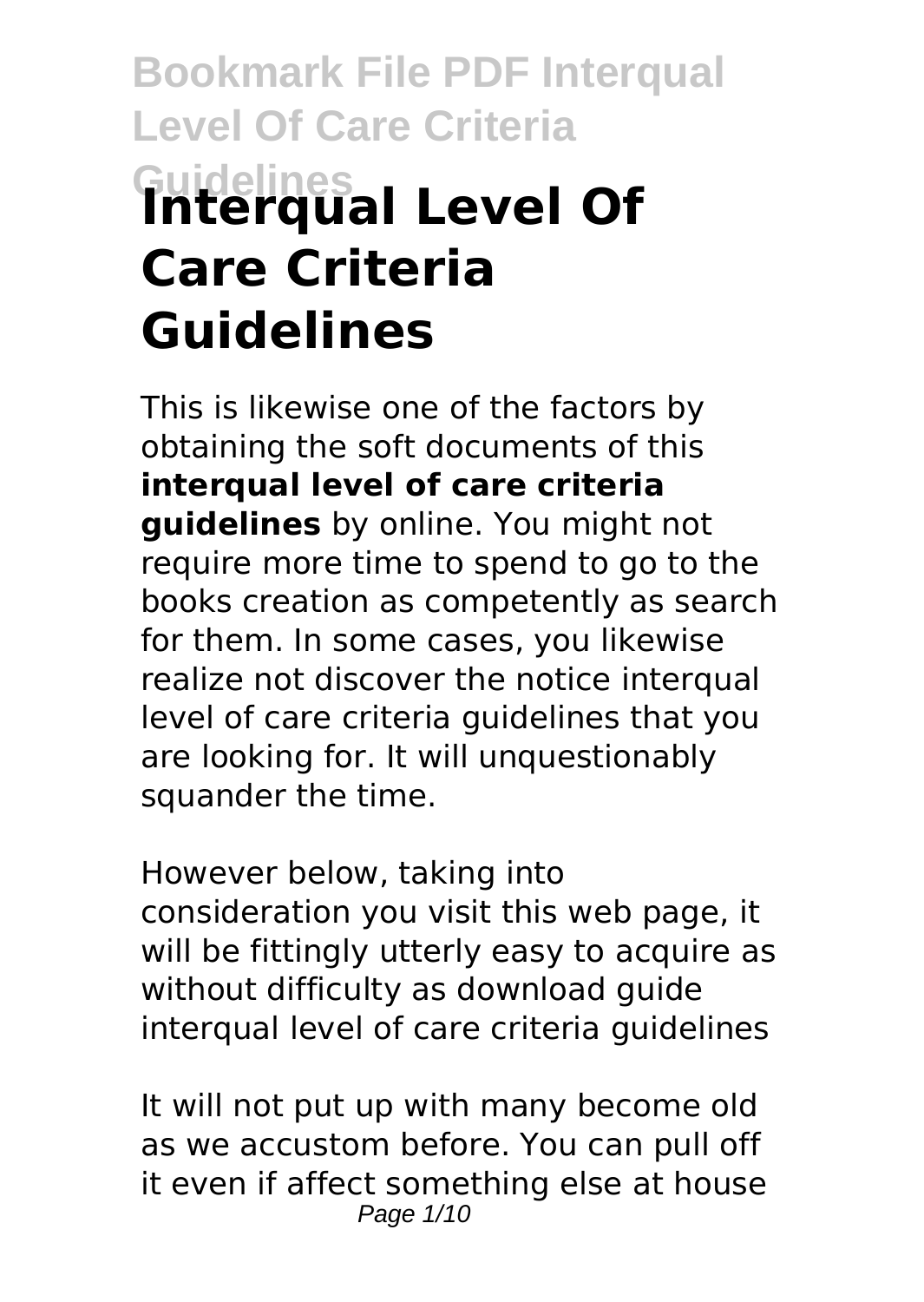and even in your workplace. hence easy! So, are you question? Just exercise just what we offer below as with ease as evaluation **interqual level of care criteria guidelines** what you as soon as to read!

With a collection of more than 45,000 free e-books, Project Gutenberg is a volunteer effort to create and share ebooks online. No registration or fee is required, and books are available in ePub, Kindle, HTML, and simple text formats.

#### **Interqual Level Of Care Criteria**

InterQual Level of Care Criteria are available for: Acute Adult Acute Pediatric Acute Rehabilitation Long-Term Acute Care Subacute and Skilled Nursing Home Care Outpatient Rehabilitation and Chiropractic

## **InterQual® Level of Care Criteria | Change Healthcare**

InterQual® Level of Care Criteria Assess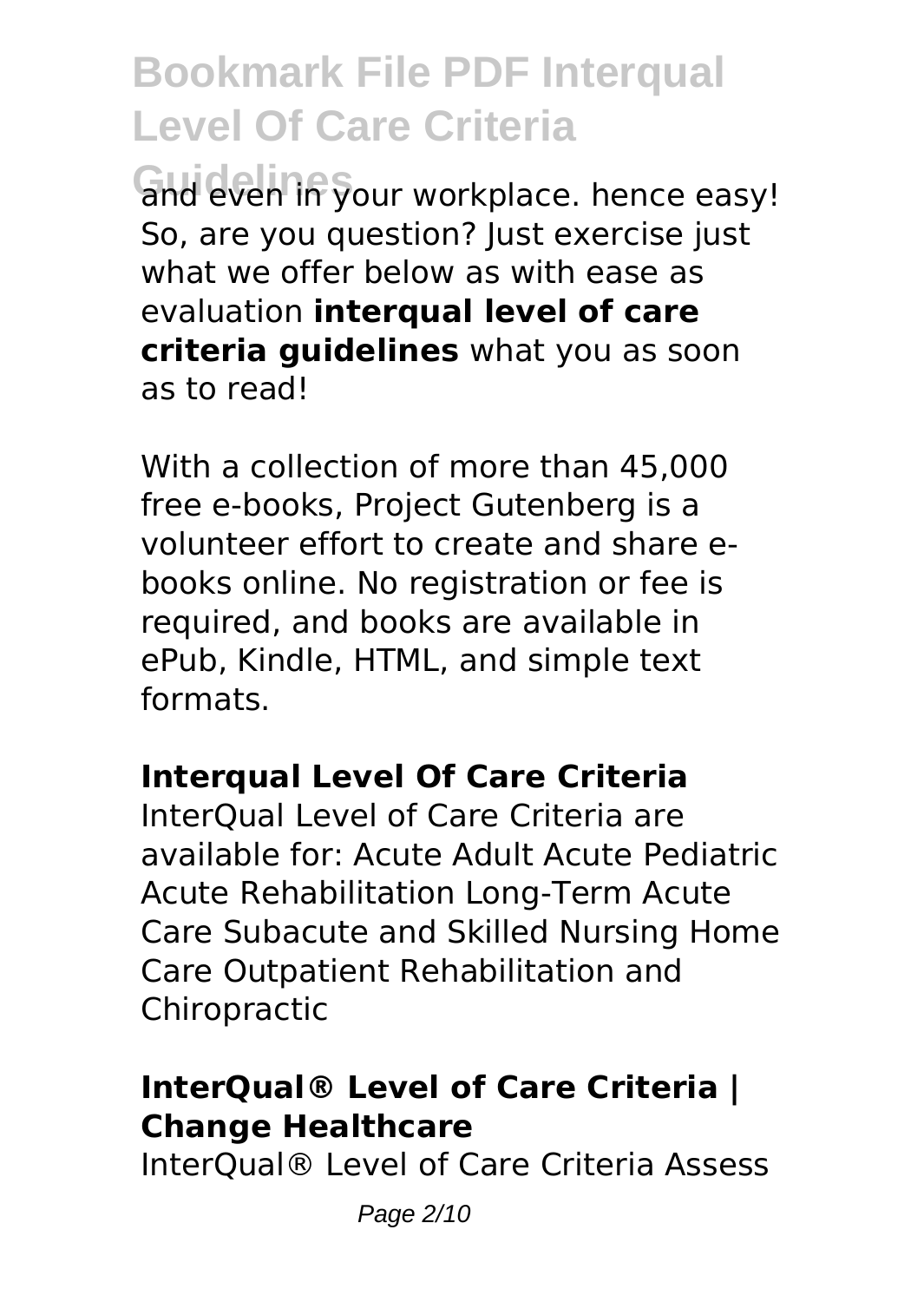**Guidelines** the safest and most efficient care level based on severity of illness, comorbidities, complications, and the intensity of services being delivered. Learn More

## **Evidence-Based Criteria/Guidelines | Utilization ...**

InterQual Level of Care Criteria help healthcare organizations assess the clinical appropriateness of patient services across the continuum of care: prospectively, concurrently or retrospectively. Robust clinical detail allows organizations to consider in real time the severity of

### **InterQual Actionable Evidence-Based Criteria Portfolio ...**

Priority Health has adopted the following criteria: InterQual ® LOC Acute Adult InterQual ® LOC AcutePediatric InterQual ® LOC Long-Term Acute criteria InterQual ® LOC Rehabilitation criteria InterQual ® LOC Subacute & Skilled Nursing Facility criteria InterQual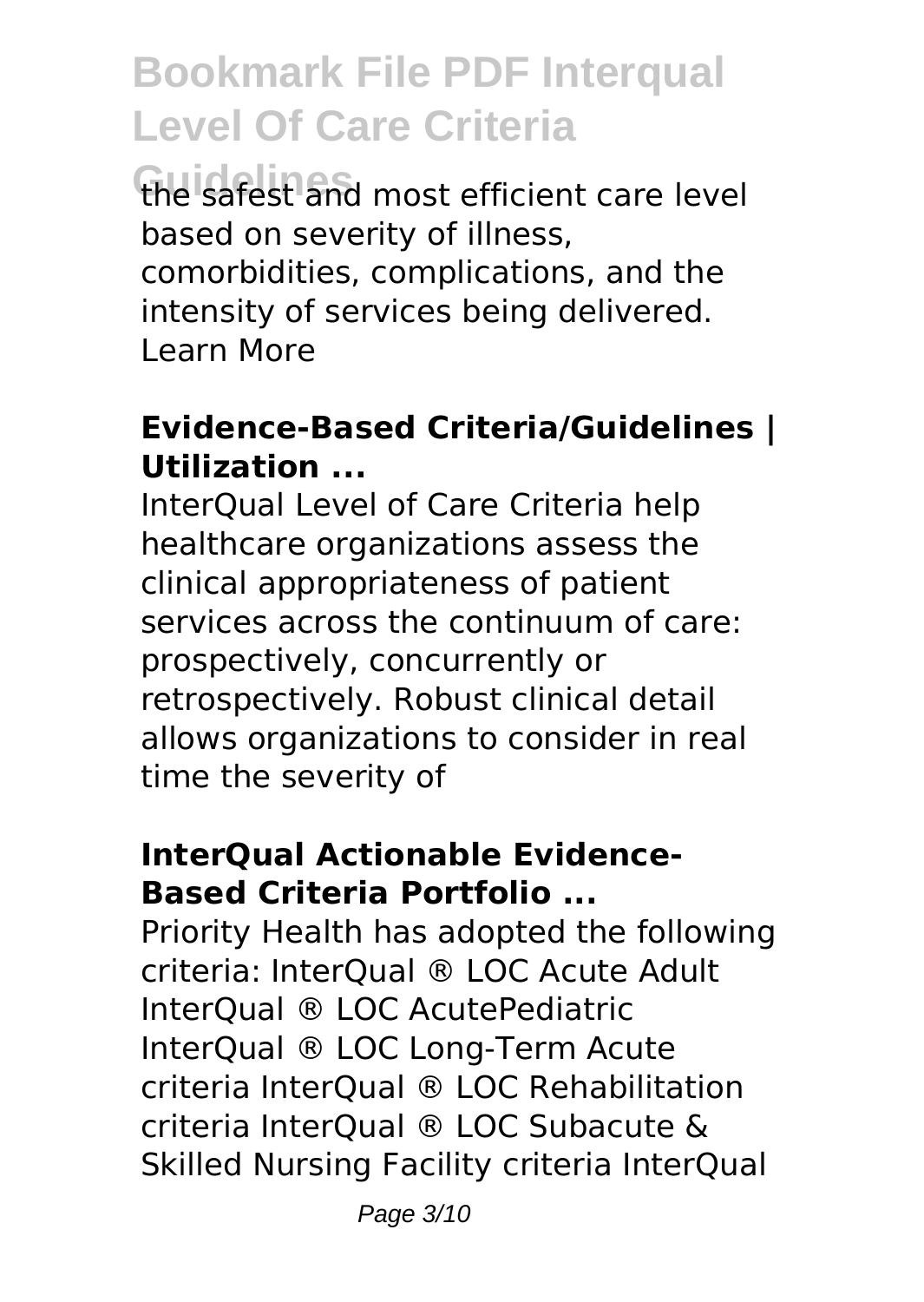## **Bookmark File PDF Interqual Level Of Care Criteria GUOC Home Care Services criteria**

## **InterQual LOC criteria | Priority Health**

InterQual® Behavioral Health Criteria support initial and continued stay levelof-care decisions across the behavioral health continuum of care. The criteria address the varying needs of geriatric, adult, adolescent, and child patients with both psychiatric and substance use disorders. The depth of criteria allows care managers to consider symptoms, functional status, and quality of support systems as determinants for the most appropriate level of care.

## **InterQual® Behavioral Health Criteria | Change Healthcare**

Using InterQual® Criteria 6 results for "InterQual level care criteria" CCM Certification Made Easy: Your Guide to Passing the Certified Case Manager Exam. by Deanna Cooper Gillingham RN CCM, Anne Llewellyn RN CCM, et al. | Jul 28, 2016. 4.7 out of 5 stars 507.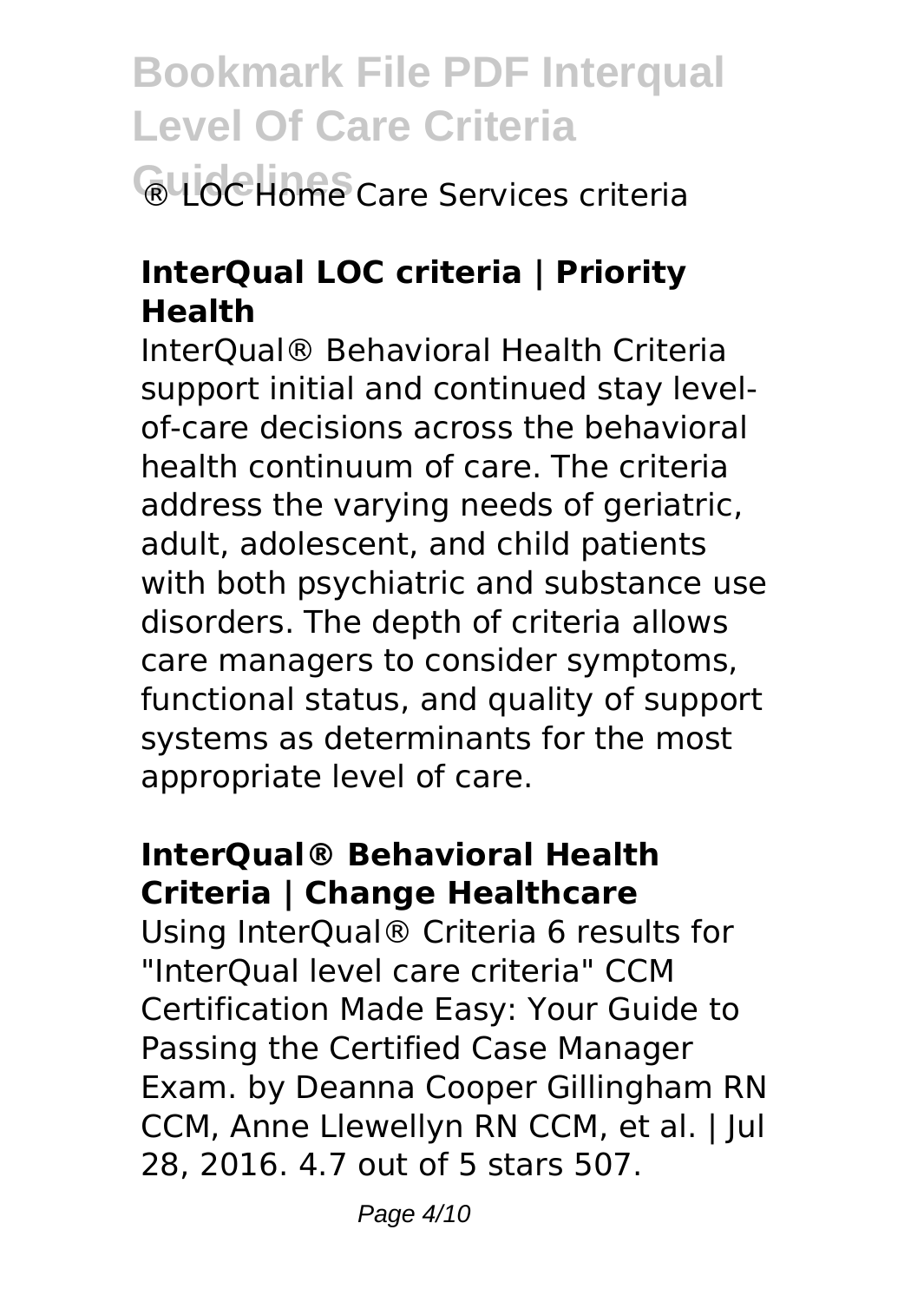Paperback \$51.01 \$ 51. 01 \$69.97 \$69.97. Amazon.com: InterQual level care criteria:

## **Interqual Level Of Care Criteria Handbook**

When we receive a request for authorization or prior approval, our utilization review nurses use Change Healthcare's InterQual® criteria to determine if the services and level of care are clinically indicated. If the criteria are met, the case is approved; if the criteria are not met, the case is reviewed by a physician.

## **InterQual Criteria & SmartSheets**

InterQual ® Level of Care. Level of Care Criteria assist organizations in assessing the clinical appropriateness of patients' admissions and continued stays across the continuum of care. By applying criteria, the reviewer can objectively evaluate whether the patient's specific presentation and prescribed services are appropriate for a given level of care.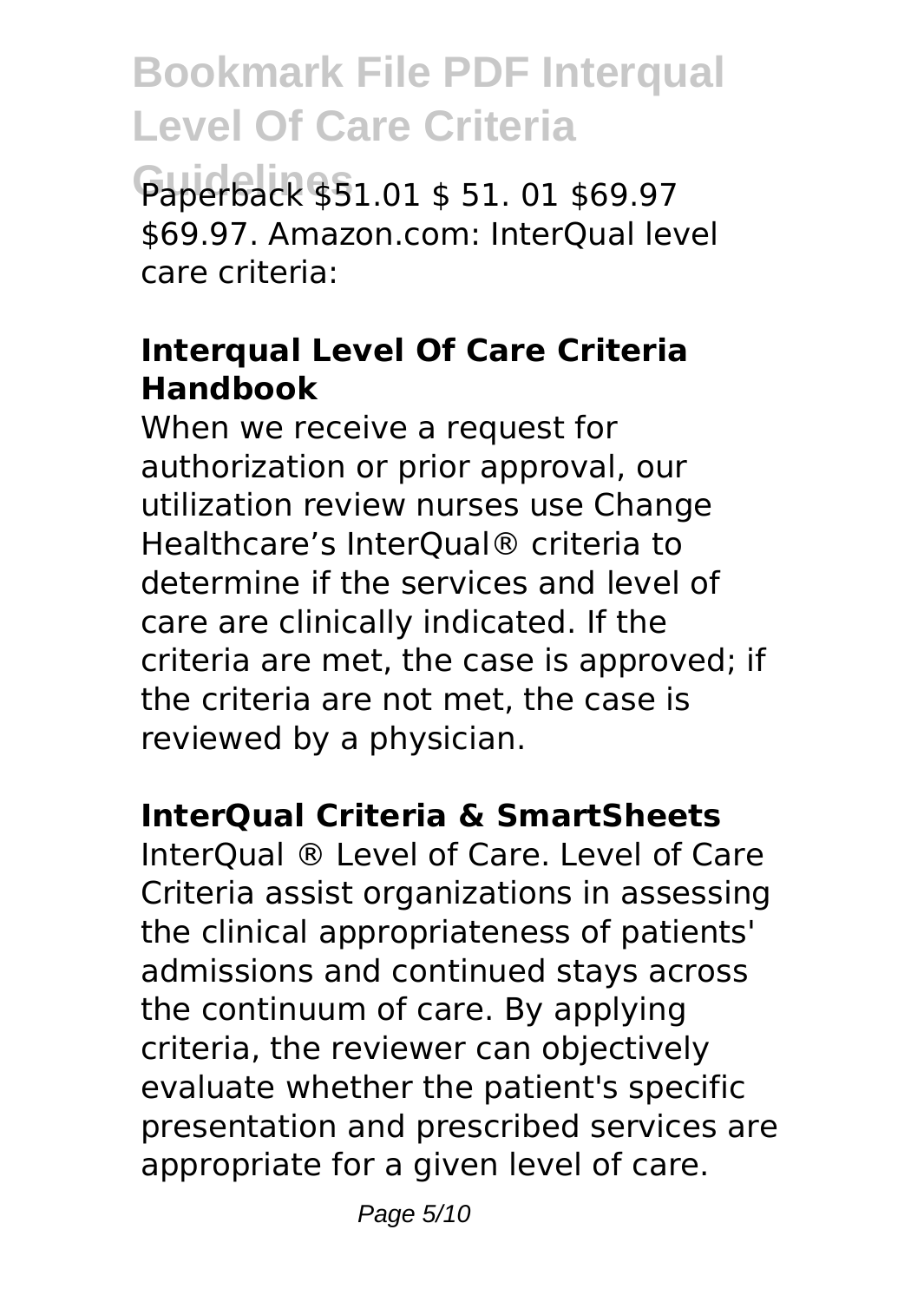#### **InterQual® Criteria Products**

InterQual® Level of Care: Long-Term Acute Care Medically Complex Respiratory Complex Ventilator Weaning Wound/Skin Each admission request is evaluated individually to determine the appropriate level of care. InterQual® criteria available upon request. Outpatient Therapy Physical, Occupational and Speech Therapy.

### **Medical Necessity Criteria Chart**

VA uses a nationally-recognized set of criteria called InterQual as its guideline to determine if the time Veterans spend at VA hospitals is appropriate for their diagnoses and treatments, and to provide a "care path" to help care teams decide appropriate next treatment steps.

## **Utilization Management Integration - Organizational Excellence**

InterQual Level of Care Criteria 2010, Acute Care, Adult. Jan 1, 2010. Unknown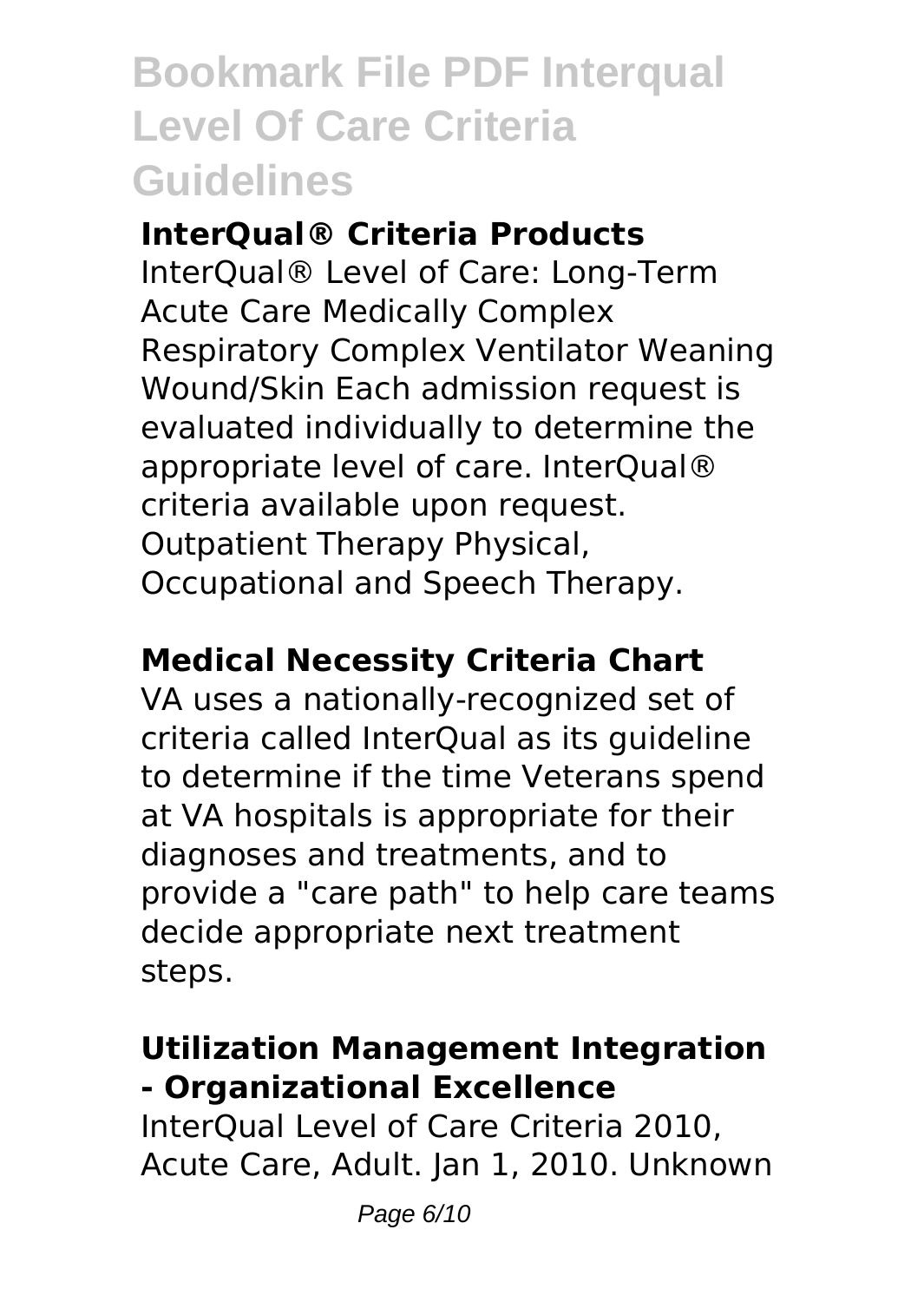**Guidelines** Binding Currently unavailable. InterQual Level of Care Acute Criteria Adult (2004) by McKesson. Spiral-bound Currently unavailable. InterQual Level of Care Acute Criteria Pediatric (2004) Jan 1, 2004. Ring-bound ...

#### **Amazon.com: InterQual level care criteria: Books**

InterQual ® Level of Care. Level of Care Criteria assist organizations in assessing the clinical appropriateness of patients' admissions and continued stays across the continuum of care. By applying criteria, the reviewer can objectively evaluate whether the patient's specific presentation and

## **Interqual Criteria Inpatient Psych**

2020 InterQual® guidelines Below is a summary of the changes included in the April 2020 InterQual Criteria release that AmeriHealth HMO, Inc. and AmeriHealth Insurance Company of New Jersey will begin using on August 31, 2020. Acute Level of Care updates Adult criteria: •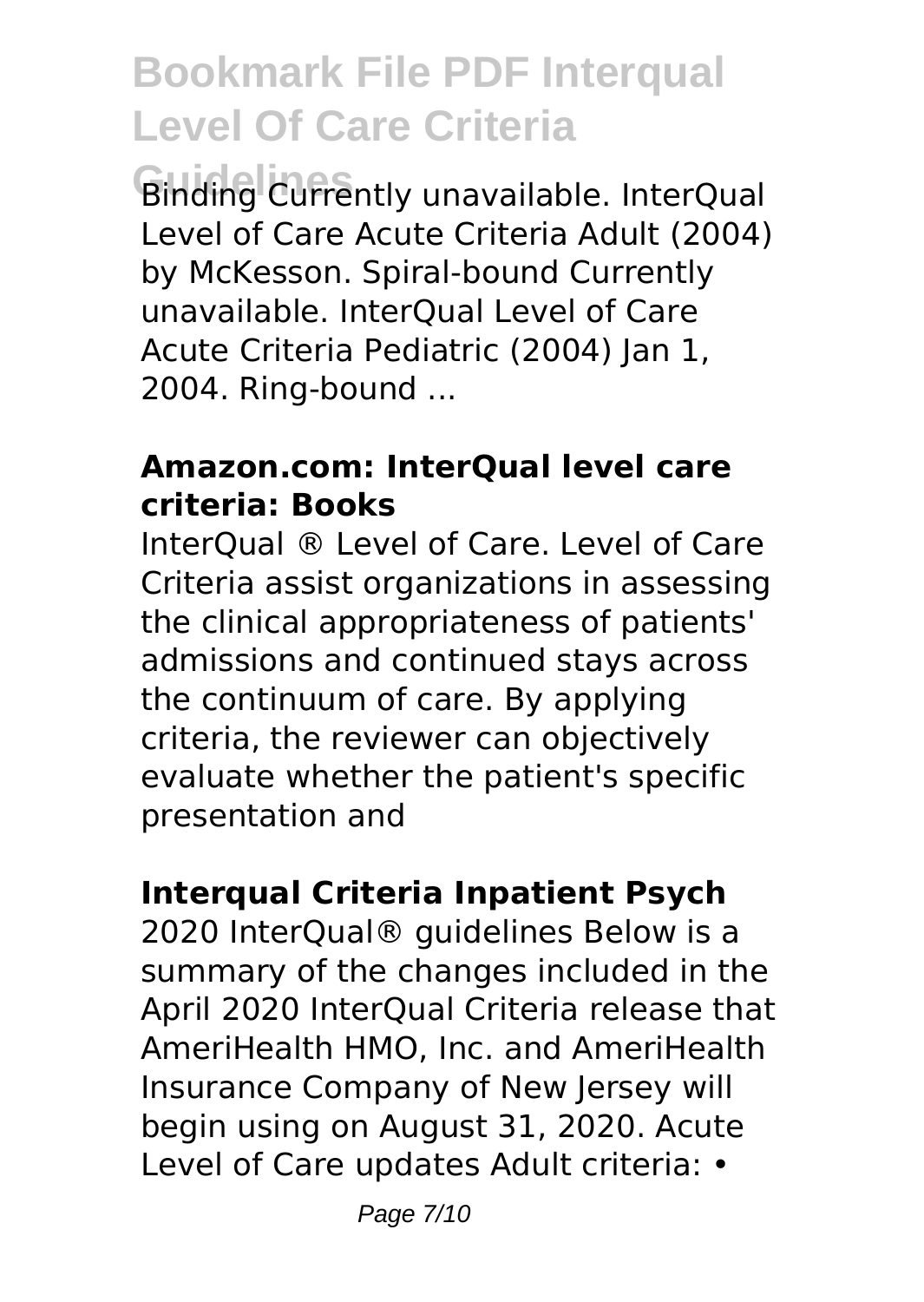**Guidelines** New subsets: – Infection: Cellulitis – Arrhythmia: Atrial\*

#### **InterQual guidelines summary**

2020 InterQual ® criteria to be implemented Aug. 1 Blue Cross Blue Shield of Michigan and Blue Care Network will start using 2020 InterQual criteria on Aug. 1, 2020, to make utilization management determinations. There is InterQual criteria for behavioral health services, as well as nonbehavioral health services.

## **The Record - 2020 InterQual(R) criteria to be implemented Aug.**

InterQual Level of Care Acute Pediatric Criteria Now Available for Automation—InterQual Acute Pediatric criteria is now codified to work with InterQual AutoReview for admissions. Pediatric...

#### **InterQual 2020: What's New?**

InterQual Level of Care Criteria 2009. (2009) Newton, MA: McKesson

Page 8/10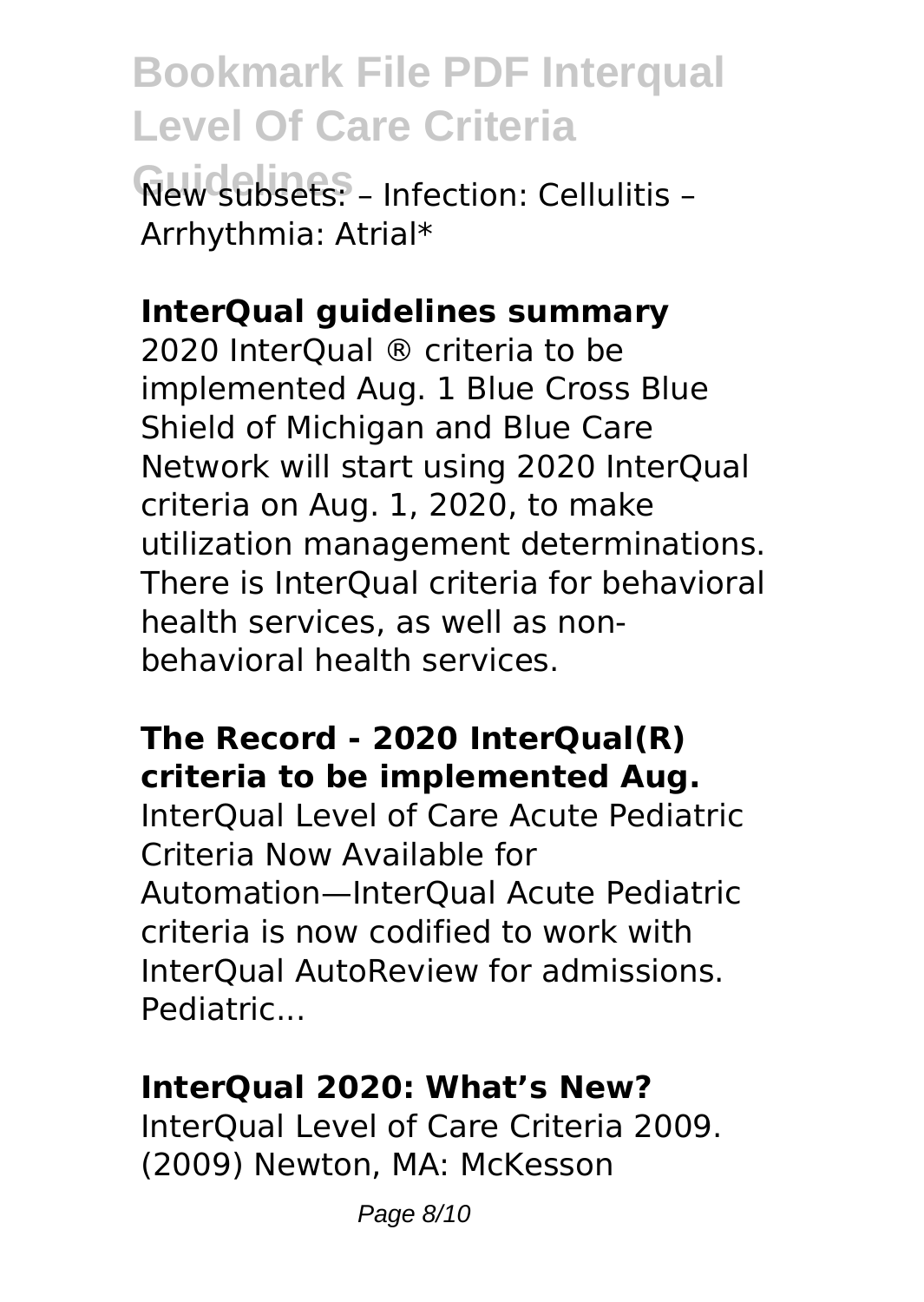**Guidelines** Corporation. Hospitalization Status Guidelines for Cellulitis. Most patients with Cellulitis should be placed in Observation, and will not qualify for Full Admission Status, unless. • at least ONE criteria for Severity of Illness.

## **Hospitalization Status Guidelines for Cellulitis**

ⓘ Note: Applies to InterQual ® Level of Care (except Home Care Q & A), all InterQual ® Behavioral Health, InterQual ® Retrospective Monitoring, and InterQual ® Ambulatory Care Planning Specialty Referral products. Select a subset and then click .; Depending on the subset you selected, do the following: Level of Care: Acute Adult and Pediatric—Select an Episode Day from the list.

## **Viewing Criteria in a Medical Review**

ASAM® level of care The American Society of Addiction Medicine (ASAM®) has separate assessment criteria for adolescents and adults and determines